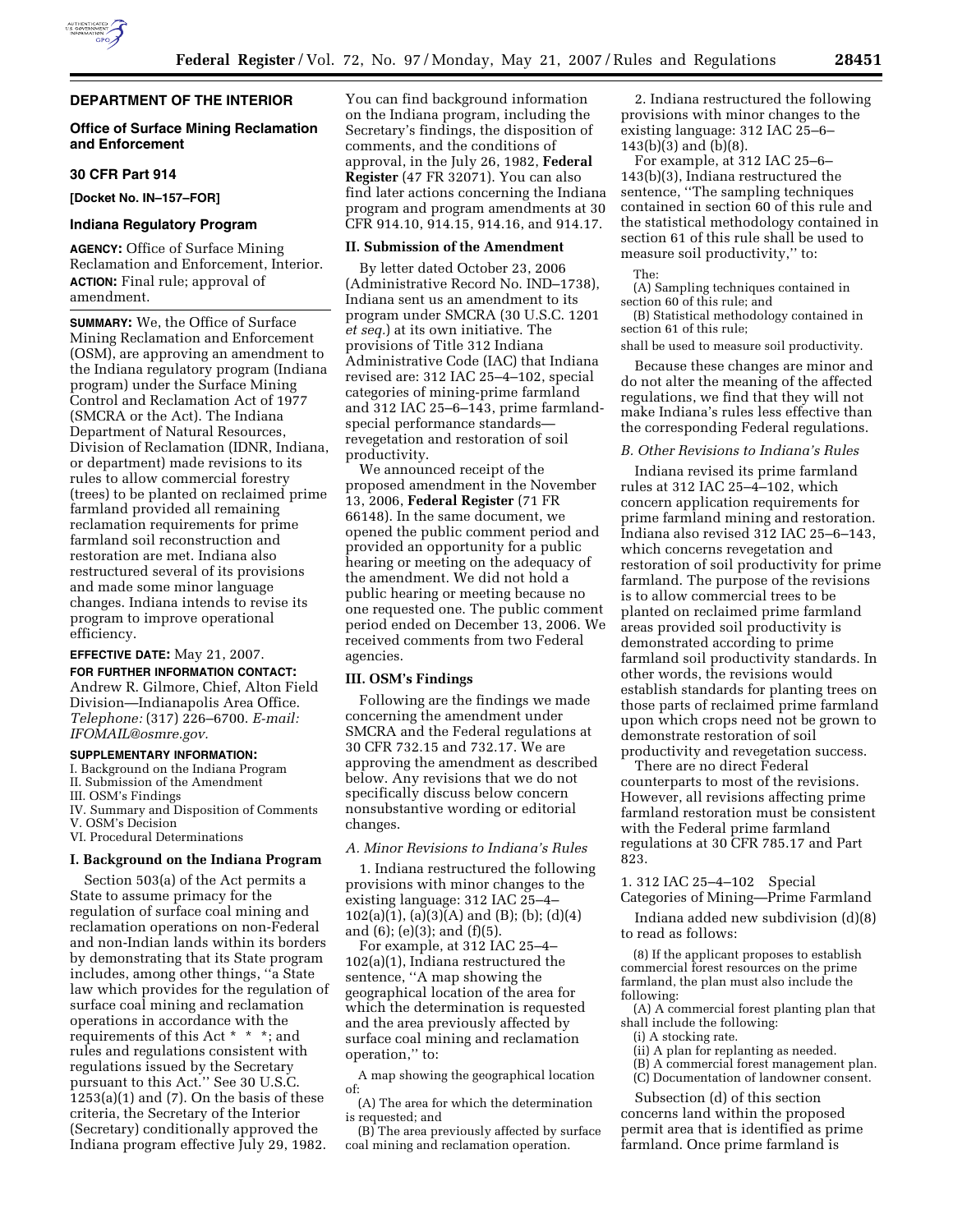identified, the applicant must submit a plan for mining and restoring that land. The requirements in subsection (d) were previously approved as no less effective than the Federal regulation at 30 CFR 785.17(c). Newly added subdivision (8) contains additional application requirements for establishing commercial forestry (trees) on those portions of prime farmland upon which crops need not be grown to demonstrate restoration of soil productivity and revegetation success.

2. 312 IAC 25–6–143 Prime Farmland—Special Performance Standards—Revegetation and Restoration of Soil Productivity

Indiana added new subsection (c) to read as follows:

(c) Commercial forest resources may be established on reclaimed prime farmland provided that productivity is demonstrated by subsection (b) and as follows:

(1) The director has approved a forest planting plan and forest management plan in consultation with the division of forestry.

(2) Landowner consent has been obtained. (3) Forest compatible, permanent ground cover sufficient to control erosion is established and all erosion areas must be repaired or otherwise stabilized.

(4) The required soil replacement depth is verified and approved before trees are planted.

(5) Soil productivity shall be demonstrated under subsection (b).

Subsection (b) of this section contains Indiana's requirements for revegetation and restoration of soil productivity for prime farmland. These requirements were previously approved as no less effective than the Federal regulation at 30 CFR 823.15(b). Newly added subsection (c) contains the additional requirements needed for planting commercial trees on those portions of reclaimed prime farmland upon which crops need not be grown to demonstrate restoration of soil productivity and revegetation success.

The Federal regulation at 30 CFR 785.17(e)(1) provides that the regulatory authority may approve mining and reclamation of prime farmland only if it first finds that the approved postmining land use of those prime farmlands is cropland. Originally designated as 30 CFR 785.17(d) $(1)$  when first adopted on March 13, 1979, the preamble explains this provision as meaning that  $4 * * * *$  at the time the bond is released, the land must both be capable of supporting prime farmland use and must actually be in use as prime farmland.'' See 44 FR 15086, March 13, 1979. (That portion of the preamble uses the term ''prime farmland'' as a synonym for cropland.) Consistent with this preamble discussion, the 1979 version of the

prime farmland revegetation success standards at 30 CFR 823.15(b) required that crops be planted on " $* * *$  any portion of the permit area which is prime farmland \* \* \*''

Illinois challenged 30 CFR 785.17(d)(1) as being inconsistent with section 515(b)(2) of SMCRA, which requires that surface coal mining and reclamation operations ''\* \* \* restore the land affected to a condition capable of supporting the uses which it was capable of supporting prior to any mining, or to higher or better uses \* \* \*\*\* The court rejected this challenge, citing what it characterized as ''clear congressional intent to restore prime farmland to cropland'' and noting that section 519(c)(2) of the Act prohibits release of bond "\* \* \* until soil productivity for prime farm lands has returned to equivalent levels of yield as nonmined land of the same soil type in the surrounding area under equivalent management practices

\* \* \*.'' The court stated that ''[t]his equivalency standard could not be achieved absent the postmining employment of prime farmland as cropland.'' See *In Re: Permanent Surface Mining Regulation Litigation, Round II (PSMRL, Round II),* 19 ERC 1480, 1482 (D.D.C. May 16, 1980).

The rationale set forth in that decision is arguably inconsistent with the court's earlier decision on a similar challenge to the revegetation success standards for prime farmland—in 30 CFR 823.11(c) and 823.15(b) and (c)—by the National Coal Association (NCA). As originally adopted on March 13, 1979, paragraph (b) of 30 CFR 823.15 provided that ''\* \* \* any portion of the permit area which is prime farmland must be used for crops commonly grown, such as corn, soybeans, cotton, grain, hay, sorghum, wheat, oats, barley, or other crops on surrounding prime farmland.'' In the NCA case, the court upheld the challenge, finding that "\* \* <sup>\*</sup>\* the Act fails to provide statutory support for requiring coal operators to engage in farming.'' See *In Re: Permanent Surface Mining Regulation Litigation, Round I (PSMRL, Round I*), 14 ERC 1083, 1106 (D.D.C. February 26, 1980). Referring to a number of statutory provisions, including those the court later cited as a basis for its conflicting decision on 30 CFR 785.17(d)(1) in *PSMRL, Round II*, the court stated that—

These statutory enactments do not command a coal operator to actually farm the land. Instead, they direct the operator to demonstrate capability of prime farmlands to support pre-mining productivity.

See *PSMRL, Round I*, 14 ERC 1083, 1106.

In a subsequent rulemaking, we incorporated aspects of both decisions. First, the revised rules at 30 CFR 823.15(b) retain the requirement that crops be grown to demonstrate the restoration of soil productivity for prime farmland. The preamble explains that we ''\* \* \* determined that cropping is the only method currently available to test the restoration of the productivity of prime farmland soils because insufficient research has been published that demonstrates the reliability of any other method.'' See 48 FR 21458, May 12, 1983.

Second, we did not adopt the proposed rule to the extent that it, like the 1979 rule, would have required crops to be grown on any portion of the disturbed area that is prime farmland historically used as cropland. Instead, revised section 823.15(b)(2) requires that soil productivity ''\* \* \* be measured on a representative sample or on all of the mined and reclaimed prime farmland area using the reference crop determined under paragraph (b)(6) of this section.'' As explained in the preamble, the revised rule reflects an agreement between OSM and the Soil Conservation Service [since renamed the Natural Resources Conservation Service] "\* \* \* that the amount of prime farmland area used to grow crops for proof of soil productivity could include the entire mined and reclaimed prime farmland area or a portion of the mined and reclaimed prime farmland area which would result in a statistically valid sample at a 90 percent confidence level.'' See 48 FR 21459, May 12, 1983. The courts upheld the revised rules. See *In Re: Permanent Surface Mining Regulation Litigation II, Round II,* 21 ERC 1724, 1732–34 (D.D.C. October 1, 1984) and *NWF* v. *Hodel*, 839 F.2d 694, 716–718 (D.C. Cir. 1988). Consequently, the 1979 preamble discussion of 30 CFR 785.17(d)(1) [since redesignated as paragraph (e)(1)] is no longer valid to the extent that it required all prime farmland to be planted with crops. That requirement now applies only to those portions of the reclaimed prime farmland that are to be used to demonstrate restoration of soil productivity and revegetation success.

Therefore, based on the foregoing discussion, we find that Indiana's proposed amendment is not inconsistent with and is no less effective than the Federal rules at 30 CFR 785.17(e)(1) and 823.15. First, like the Federal rules at 30 CFR 785.17(e)(1), the Indiana rules require that the postmining land use of all prime farmland be cropland, which means that, consistent with 30 CFR 816.133(a), 817.133(a), and 823.14, all disturbed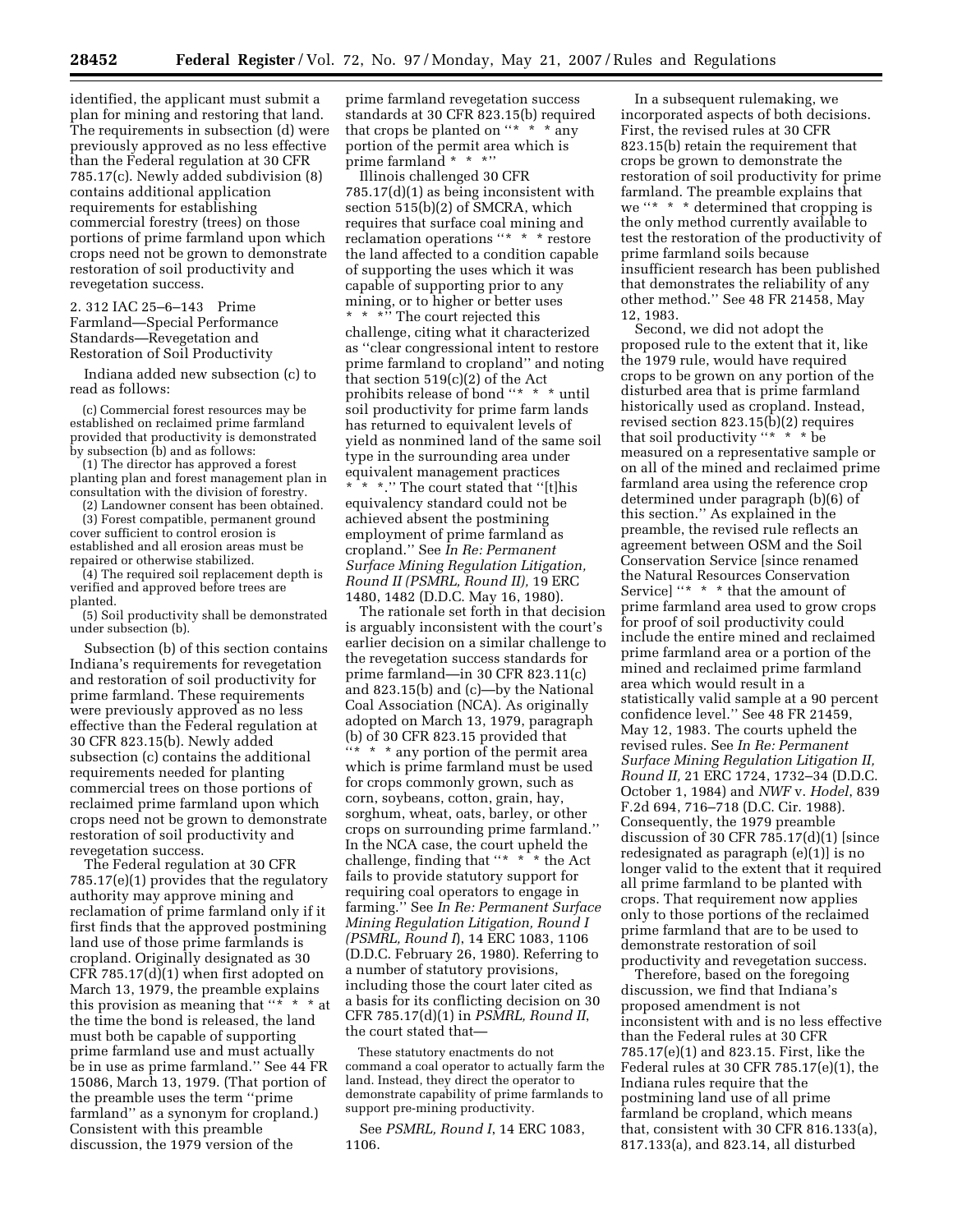prime farmland must be restored to conditions that are capable of supporting cropland. Second, like the Federal rules at 30 CFR 823.15(b), the Indiana rules require, among other things, that measurement of soil productivity be initiated within 10 years after completion of soil replacement and that revegetation success be determined on the basis of crops grown on all or a representative sample of the mined and reclaimed prime farmland. Indiana's proposed amendment at 312 IAC 25–6– 143(c) would not alter any of these requirements. Instead, it addresses revegetation of those portions of the reclaimed prime farmland on which crops will not be grown. Consistent with 30 CFR 823.15(a), which requires that the soil surface be stabilized with a vegetation cover or other means that effectively controls soil loss by wind and water erosion, proposed 312 IAC 25–6–143(c)(3) requires establishment of a permanent ground cover sufficient to control erosion.

Based on the discussion above, we are approving Indiana's revisions at 312 IAC 25–4–102(d)(8) and 25–6–143(c) as no less effective than the Federal regulations.

# **IV. Summary and Disposition of Comments**

#### *Public Comments*

We asked for public comments on the amendment, but did not receive any.

#### *Federal Agency Comments*

On October 27, 2006, under 30 CFR 732.17(h)(11)(i) and section 503(b) of SMCRA, we requested comments on the amendment from various Federal agencies with an actual or potential interest in the Indiana program (Administrative Record No. IND–1740). We received two comments; one from the U.S. Fish and Wildlife Service and one from the U.S. Department of Agriculture's Forest Service. The U.S. Fish and Wildlife Service responded on November 8, 2006 (Administrative Record No. IND–1742), stating that it supports Indiana's proposed program amendment. The Forest Service responded on December 4, 2006 (Administrative Record No. IND–1743), that it too supports this amendment.

## *Environmental Protection Agency (EPA) Concurrence and Comments*

Under 30 CFR 732.17(h)(11)(ii), we are required to get a written concurrence from EPA for those provisions of the program amendment that relate to air or water quality standards issued under the authority of the Clean Water Act (33 U.S.C. 1251 *et seq.*) or the Clean Air Act

(42 U.S.C. 7401 *et seq.*). None of the revisions that Indiana proposed to make in this amendment pertain to air or water quality standards. Therefore, we did not ask EPA to concur on the amendment. However, on October 27, 2006, under 30 CFR 732.17(h)(11)(i), we requested comments on the amendment from EPA (Administrative Record No. IND–1740). EPA did not respond to our request.

## *State Historical Preservation Officer (SHPO) and the Advisory Council on Historic Preservation (ACHP)*

Under 30 CFR 732.17(h)(4), we are required to request comments from the SHPO and ACHP on amendments that may have an effect on historic properties. On October 27, 2006, we requested comments on Indiana's amendment (Administrative Record No. IND–1740), but neither responded to our request.

### **V. OSM's Decision**

Based on the above findings, we approve the amendment Indiana sent us on October 23, 2006.

To implement this decision, we are amending the Federal regulations at 30 CFR part 914, which codify decisions concerning the Indiana program. We find that good cause exists under 5 U.S.C. 553(d)(3) to make this final rule effective immediately. Section 503(a) of SMCRA requires that the State's program demonstrate that the State has the capability of carrying out the provisions of the Act and meeting its purposes. Making this rule effective immediately will expedite that process. SMCRA requires consistency of State and Federal standards.

## *Effect of OSM's Decision*

Section 503 of SMCRA provides that a State may not exercise jurisdiction under SMCRA unless the State program is approved by the Secretary. Similarly, 30 CFR 732.17(a) requires that any change to an approved State program be submitted to OSM for review as a program amendment. The Federal regulations at 30 CFR 732.17(g) prohibit any changes to approved State programs that are not approved by OSM. In the oversight of the Indiana program, we will recognize only the statutes, rules and other materials we have approved, together with any consistent implementing policies, directives and other materials. We will require Indiana to enforce only approved provisions.

#### **VI. Procedural Determinations**

### *Executive Order 12630—Takings*

The provisions in the rule based on counterpart Federal regulations do not have takings implications. This determination is based on the analysis performed for the counterpart Federal regulations. The revisions made at the initiative of the State that do not have Federal counterparts have also been reviewed and a determination made that they do not have takings implications. This determination is based on the fact that this rulemaking has no takings implications.

## *Executive Order 12866—Regulatory Planning and Review*

This rule is exempted from review by the Office of Management and Budget (OMB) under Executive Order 12866.

## *Executive Order 12988—Civil Justice Reform*

The Department of the Interior has conducted the reviews required by section 3 of Executive Order 12988 and has determined that this rule meets the applicable standards of subsections (a) and (b) of that section. However, these standards are not applicable to the actual language of State regulatory programs and program amendments because each program is drafted and promulgated by a specific State, not by OSM. Under sections 503 and 505 of SMCRA (30 U.S.C. 1253 and 1255) and the Federal regulations at 30 CFR 730.11, 732.15, and 732.17(h)(10), decisions on proposed State regulatory programs and program amendments submitted by the States must be based solely on a determination of whether the submittal is consistent with SMCRA and its implementing Federal regulations and whether the other requirements of 30 CFR parts 730, 731, and 732 have been met.

#### *Executive Order 13132—Federalism*

This rule does not have Federalism implications. SMCRA delineates the roles of the Federal and State governments with regard to the regulation of surface coal mining and reclamation operations. One of the purposes of SMCRA is to ''establish a nationwide program to protect society and the environment from the adverse effects of surface coal mining operations.'' Section 503(a)(1) of SMCRA requires that State laws regulating surface coal mining and reclamation operations be ''in accordance with'' the requirements of SMCRA, and section 503(a)(7) requires that State programs contain rules and regulations ''consistent with'' regulations issued by the Secretary pursuant to SMCRA.